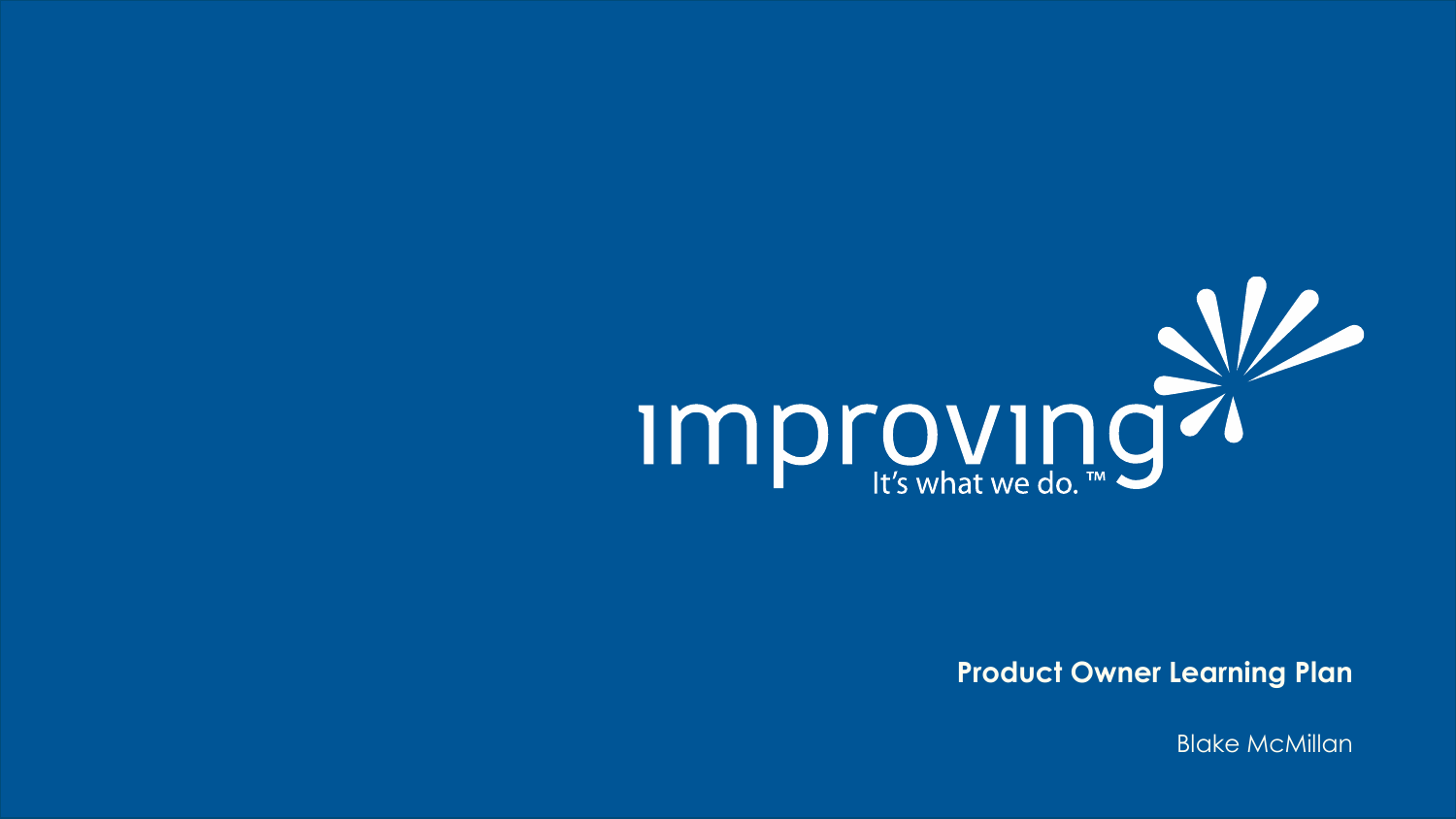## **Product Owner Learning Plan Overview**

o Introductory Materials

**o** Training & Certification

Additional Resources

**o** Building Community

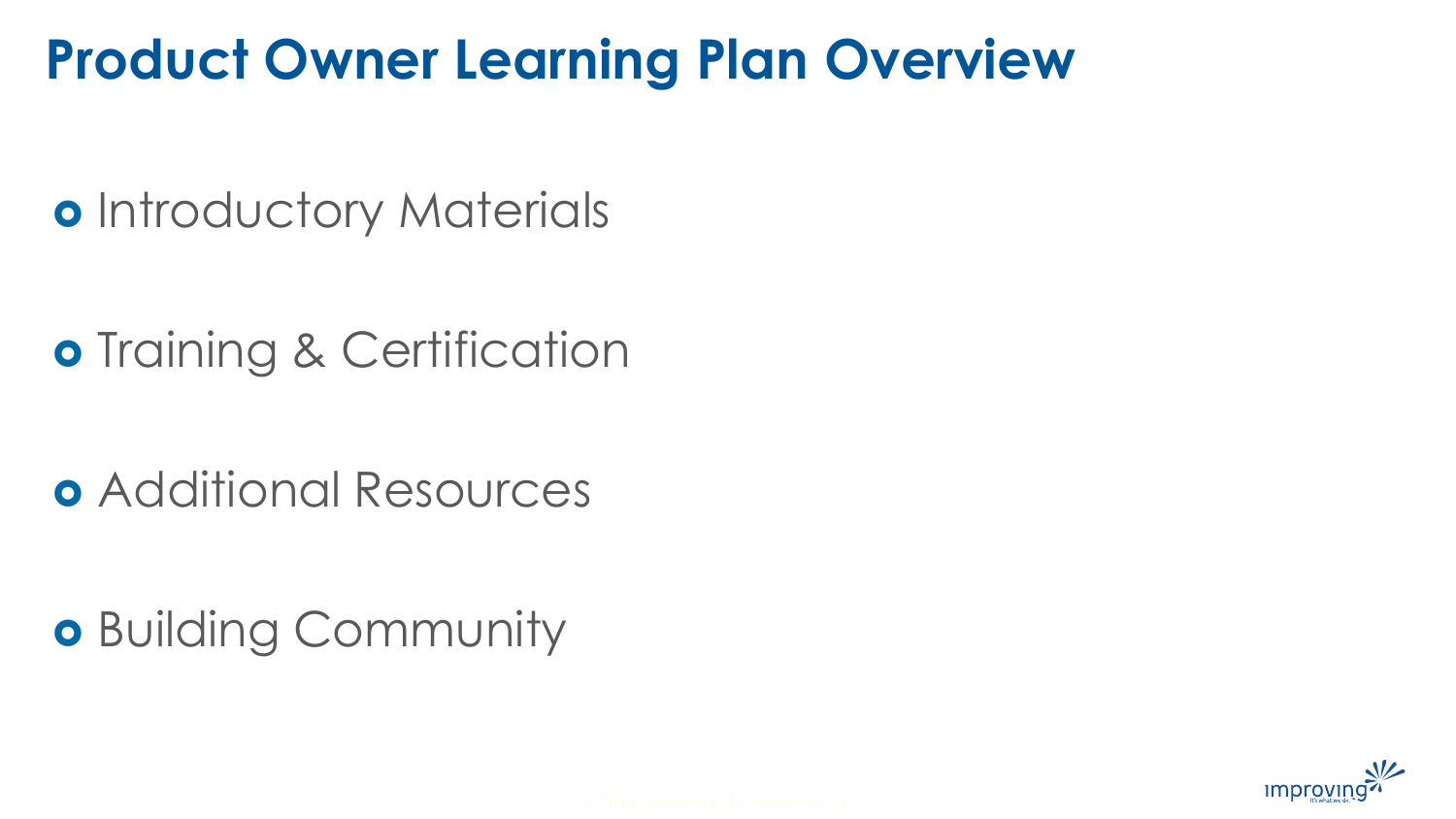# **Product Owner Introductory Materials**

[Agile Manifesto](http://agilemanifesto.org/) – Agile Values & Principles

- **o** [Scrum Guide](https://www.scrumguides.org/scrum-guide.html)  Scrum Source Material Ken Schwaber & Jeff Sutherland
- o The Professional Product Owner **o** Don McGreal & Ralph Jocham

oThe Lean Startup o Fric Ries





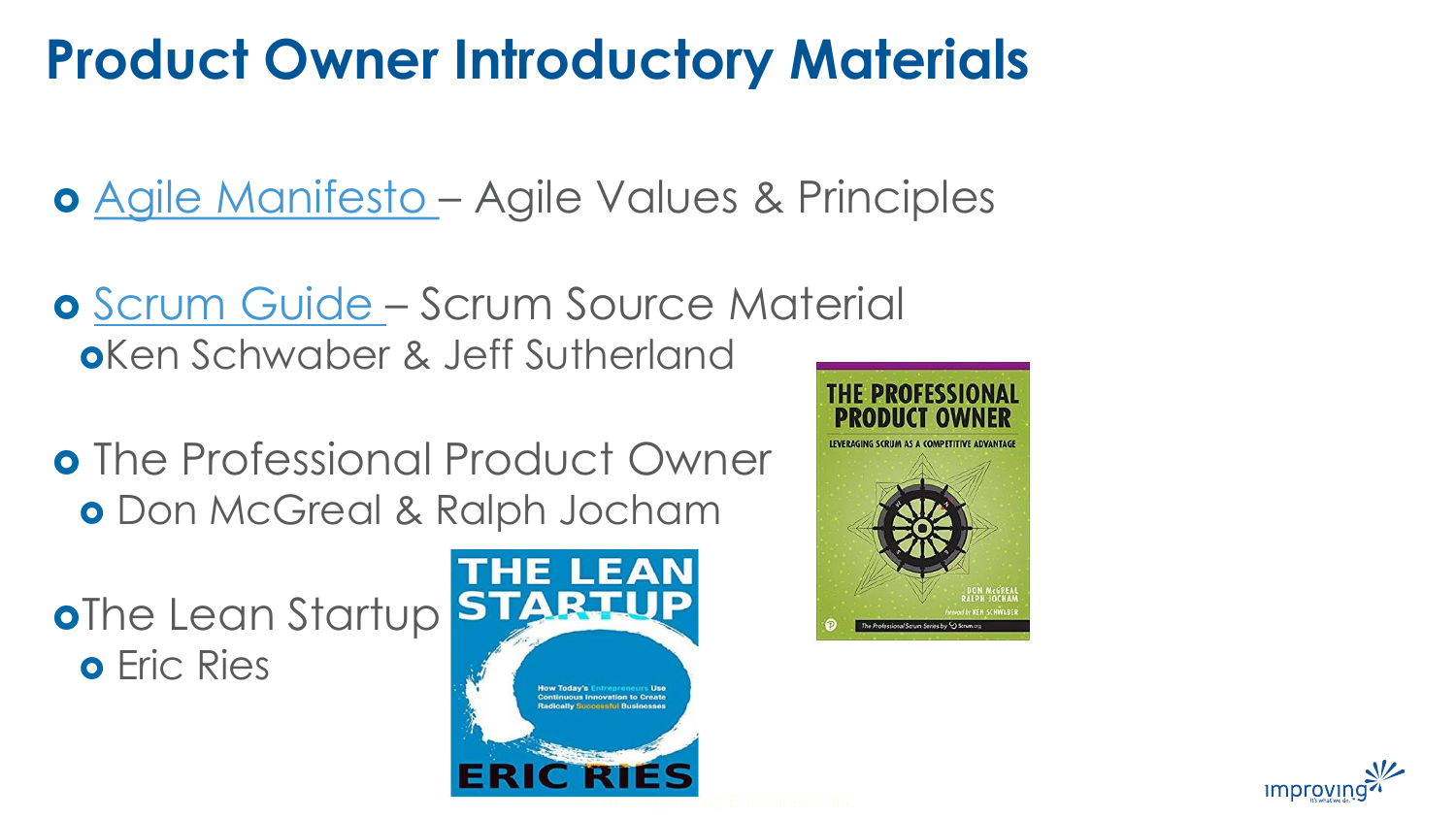# **Product Owner Certification**

| <b>Scrum.org</b>                                                                                            | <b>Scrum Alliance</b>                                                                                                    |
|-------------------------------------------------------------------------------------------------------------|--------------------------------------------------------------------------------------------------------------------------|
| <b>Offers Classroom training</b><br>Uses Assessments to confirm<br>understanding with increasing difficulty | <b>Classroom training required</b><br>No assessments to demonstrate<br>understanding                                     |
| <b>PSPOI</b>                                                                                                | <b>CSPO</b>                                                                                                              |
| <b>Classroom training optional</b><br>85% minimum score on assessment<br>No renewal required                | <b>Classroom training required</b><br>No assessment required<br>Bi-annual renewal required                               |
| <b>PSPOII</b>                                                                                               | A-CSPO                                                                                                                   |
| Same optional training as PSPO I<br>85% minimum score on assessment<br>No renewal required                  | Classroom training required<br>Time in role requirement/No Assessment<br>Bi-annual renewal required                      |
|                                                                                                             | <b>CSP-PO</b>                                                                                                            |
|                                                                                                             | <b>Classroom training required</b><br>Time in role requirement/No Assessment<br>Bi-annual renewal required<br>$\sqrt{2}$ |

improving?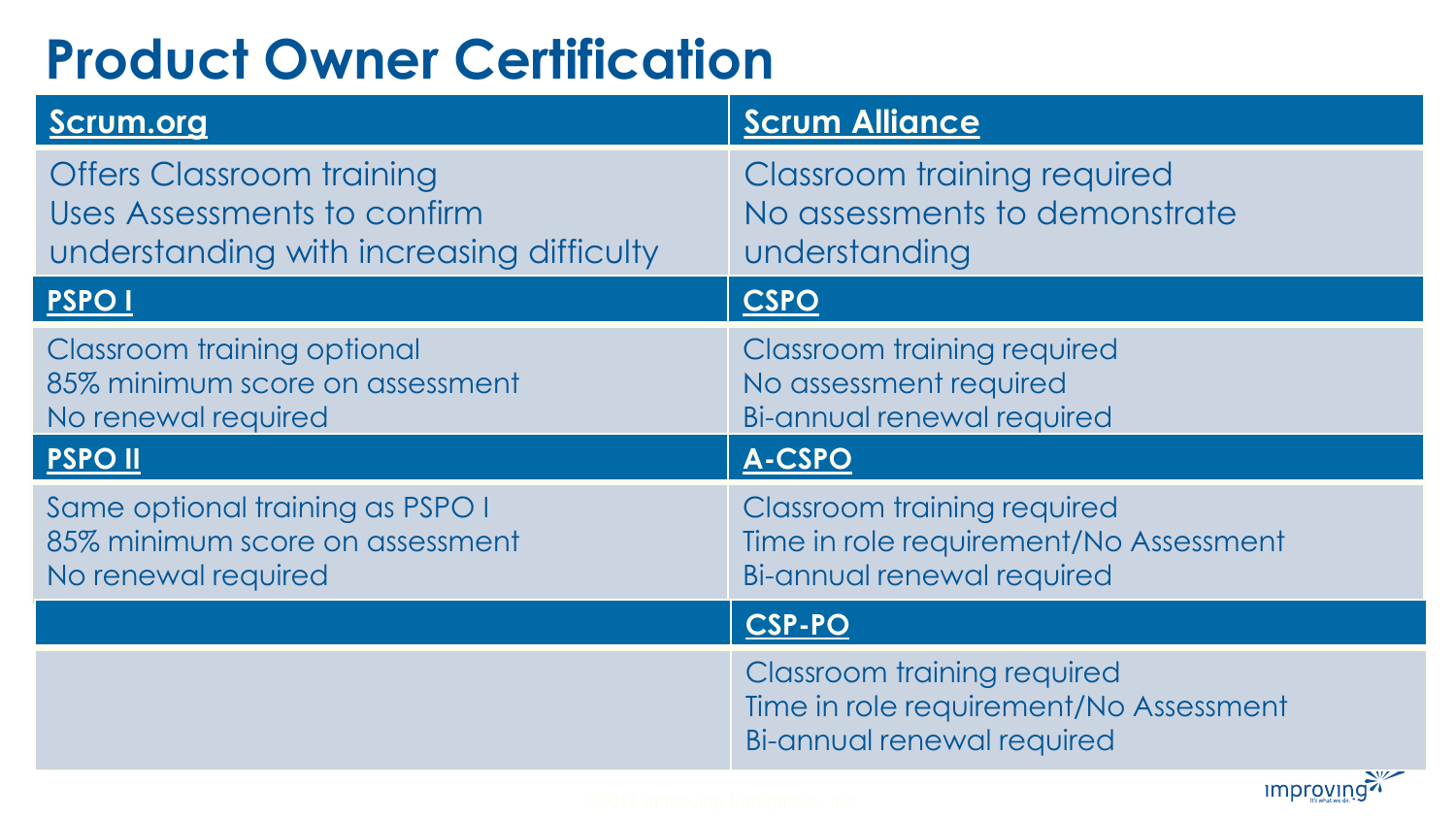# **Professional Product Owner Training with Improving**

# [Professional Product Owner Training Schedule](https://improving.com/training/class/professional-scrum-product-owner-certification/plano)

## Course Details:

- oThe Professional Scrum Product Owner (PSPO) course is a 2-day course where the instructor teaches participants how to maximize the value of software products and systems.
- Product Ownership in Scrum today requires more than understanding of how to write requirements or manage a Product Backlog. Professional Scrum Product Owners need to have a concrete awareness of everything that drives value from their products.

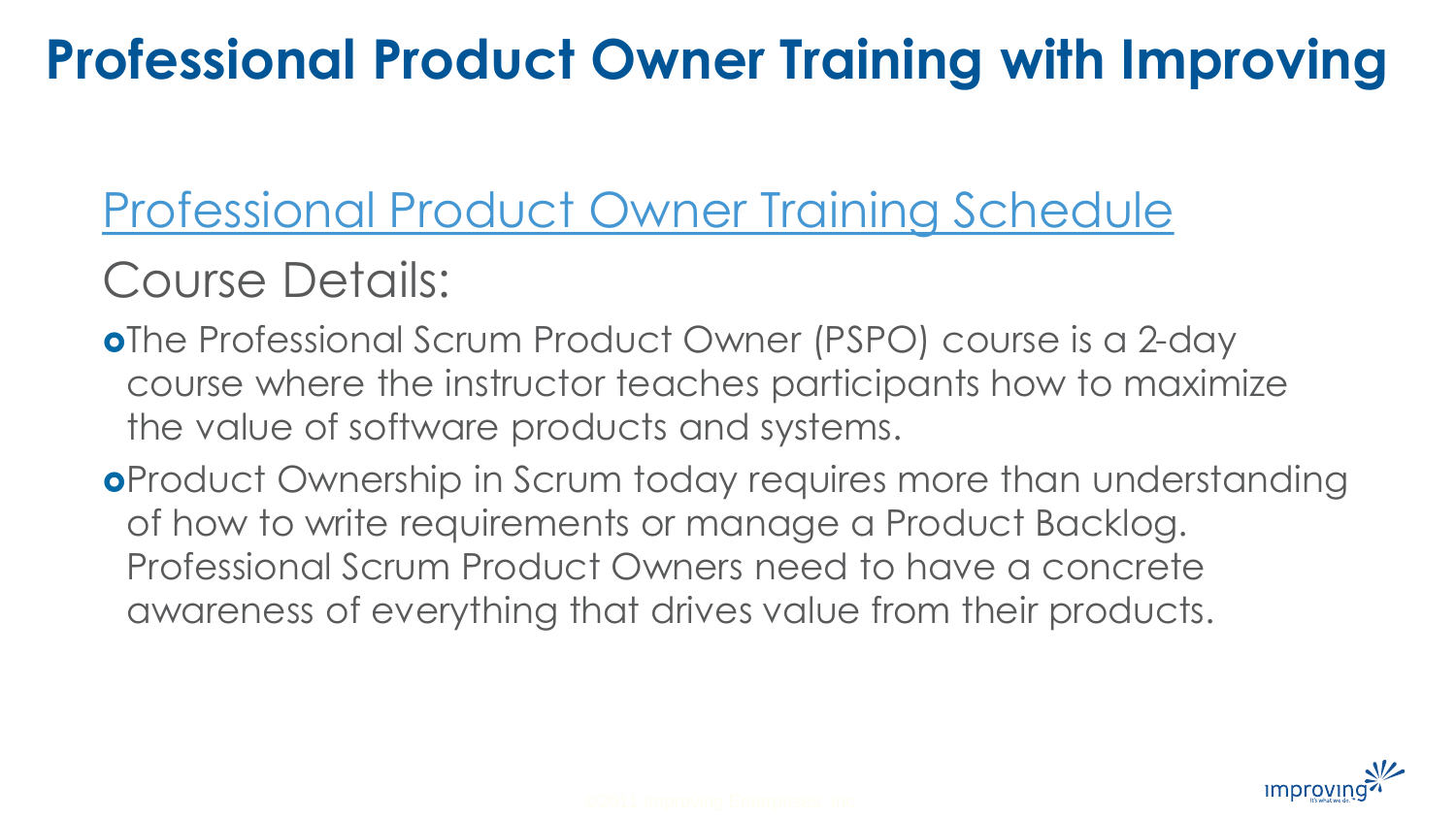## **Additional Resources**

[Suggested Reading for the Professional Product Owner](https://www.scrum.org/resources/suggested-reading-professional-scrum-product-owner) Books, Videos, Scrum.org blogs, Community Forums

#### [The Product Owner Learning Path](https://www.scrum.org/pathway/product-owner-learning-path)

- o Understanding and Applying Scrum/Empiricism
- **o** Managing Products with Agility
- **o** Developing and Delivering Products Professionally
- **o** Evolving the Agile Organization

### [Soul of Scrum](https://soulofscrum.com/)

Blog, Resources, Agile Games